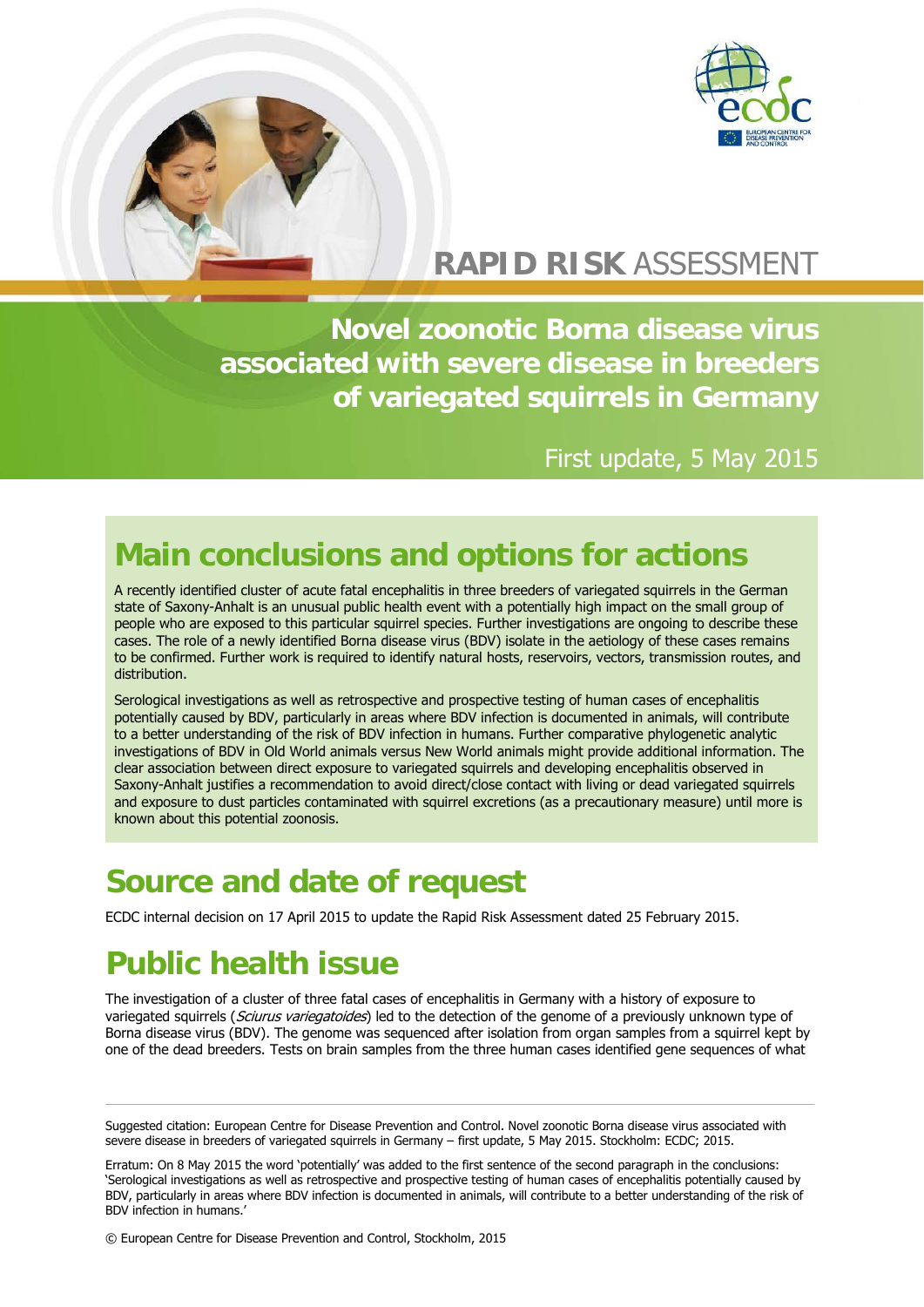appears to be the same BDV. This raises the possibility that the squirrel breeders died from a zoonotic infection caused by a previously unknown BDV.

### **Consulted experts**

Experts from ECDC: Denis Coulombier, Céline Gossner, Niklas Danielsson, Katrin Leitmeyer and Hervé Zeller. External experts from Germany: Mirko Faber (Robert Koch Institute), Martin Beer (Friedrich Loeffler Institute), Jonas Schmidt-Chanasit (Bernhard Nocht Institute for Tropical Medicine)

# **Disease background information**

#### **Borna disease virus**

Borna disease viruses (BDV) are enveloped, negative-sense, single-stranded RNA viruses [\[1\]](#page-3-0). The neurotropic BDV is a member of the Bornaviridae family within the Mononegavirales order. BDVs replicate inside the host cells' nuclei, and the close association with the host's chromosomes facilitates its spread from cell to cell during mitosis [\[2\]](#page-3-1). The uniquely limited amplification of the virus' genome favours non-cytolytic persistence in the host cells and evasion from antiviral immune responses [\[3\]](#page-3-2). Phylogenetic analysis of exogenous bornaviruses and mammalian endogenous bornavirus-like (EBLs) elements shows that BDV are likely to have co-existed with primates for as long as 40 million years [\[4\]](#page-3-3).

#### **Borna disease virus infection in animals**

Borna disease virus infection was first described in the 18th century and later named after the German town of Borna in Saxony, where an outbreak of a fatal neurological disease among military horses occurred in 1885 [\[5\]](#page-3-4). BDV can infect a wide range of vertebrates, including rhesus monkeys, horses, sheep, cattle, goats, rabbits, deer, llamas, alpacas, cats, rats, mice, shrews, gerbils, dogs and ostriches. In addition, avian bornaviruses have been described in psittacine birds [\[6\]](#page-3-5), Canada geese, trumpeter and mute swans [\[7\]](#page-3-6), and canary birds [\[8,](#page-3-7)[9\]](#page-3-8).

BDV infections in animals have been described in central and northern Europe, Japan, Australia, and the United States [\[10](#page-3-9)[,11\]](#page-3-10).

In animals, BDV infection may cause acute or subacute meningoencephalitis and mild neurological manifestations [\[5\]](#page-3-4). Paralysis is common in classic BDV infections, and the majority of the affected animals die within five weeks of onset. Recovery is possible but with lifelong altered behaviour [13].

Small wild mammals are the most likely reservoirs and vectors of BDV, although the epidemiology is not fully understood [11]. Experimental animals are most efficiently infected with BDV via intranasal or intracerebral routes and via intramuscular, intradermal or subcutaneous injections. Intravenous and intragastric administration does not result in infection [\[12\]](#page-3-11). Transmission may occur via excretions (urine or faeces). BDV spreads intra-axonally from the inoculation site to the central nervous system, and animal experiments have shown that the incubation period is determined by the distance from the inoculation site to the central nervous system [\[12\]](#page-3-11).

#### **Borna disease virus infection and disease in humans**

Several studies have reported higher seroprevalence of BDV antibodies and other BDV markers in patients with a diverse range of psychiatric conditions [\[13,](#page-3-12)[14\]](#page-3-13). A few BDV isolates were recovered from severely depressed patients [\[15\]](#page-3-14), but transmissibility of these BDV isolates remain unknown. A causal relationship between BDV infection and psychiatric disease has not yet been established. The frequency of BDV infections in humans and the significance of endogenised BDV genes in humans remain uncertain [\[5\]](#page-3-4).

## **Event background information**

On 19 February 2015, Germany posted a message on EWRS reporting three cases of fatal encephalitis in the state of Saxony-Anhalt. The first case developed symptoms in 2011, and the second and third cases became symptomatic in 2013. They did not live close to each other and were admitted to different hospitals. All three patients were males, between 62 and 72 years of age, and of age-typical health status. They all bred variegated squirrels (Sciurus variegatoides), a tree squirrel species common to Central America that can be kept as an exotic outdoor pet. The three breeders, who were acquainted, exchanged animals, either directly or via a third party.

During the two or more weeks from first symptoms to hospital admission, the patients experienced fever, chills, fatigue, weakness and walking difficulties. Due to increased confusion and psychomotor impairment they were admitted to neurology wards where they subsequently developed ocular paresis. Their condition deteriorated rapidly after admission, and they died despite intensive care and mechanical ventilation. Laboratory investigations on samples from cerebrospinal fluid and brain tissue performed at the Bernhard Nocht Institute for Tropical Medicine in Hamburg failed to produce evidence of any recognised aetiology of non-purulent encephalitis.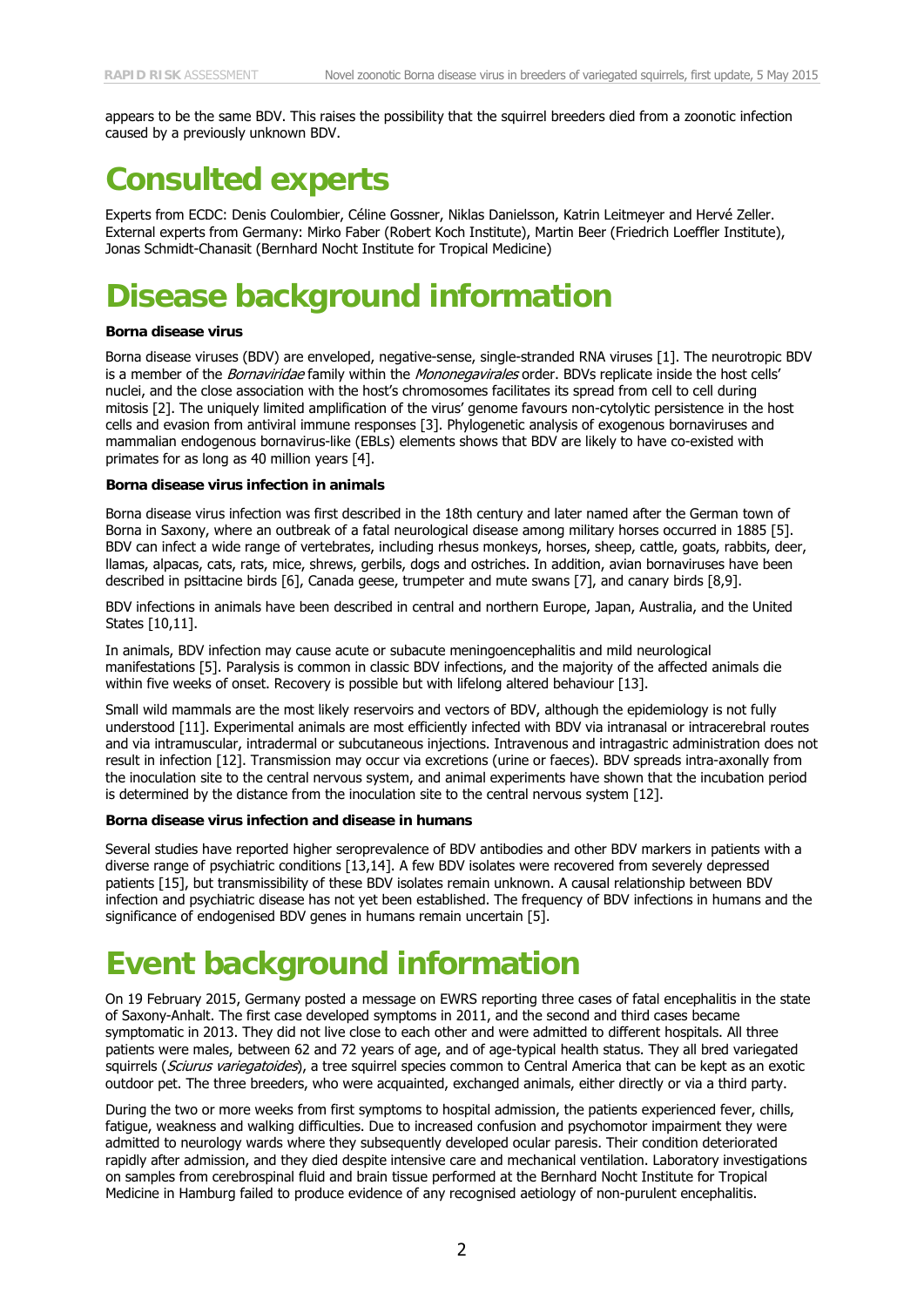The Friedrich Loeffler Institute (a German federal research institute for animal health) investigated the carcass of one of the variegated squirrels that had belonged to the third patient. A genetic analysis of a tissue sample pool of the animal using a metagenomics approach produced gene sequences of a previously unknown type of BDV. The tested squirrel had not demonstrated symptoms suggestive of BDV infection.

Further molecular and immunohistochemical analysis of brain tissue from the three deceased patients confirmed the presence of gene sequences identical to sequences found in the genome of the squirrel. The genome of the newly identified virus isolate clearly differs from known BDVs, and the homology with compared viruses was below 77%.

Despite active case finding (through an online survey and veterinary departments), no additional cases of encephalitis or suspicious deaths among breeders of variegated squirrels or their household contacts could be found.

The Bernhard Nocht Institute for Tropical Medicine has recently developed a serological test for antibodies against this novel BDV strain and began offering laboratory testing for breeders of variegated squirrels and their household contacts. Further information (in German) is available at the Robert Koch Institute's website: [http://www.rki.de/DE/Content/InfAZ/Z/Zoonosen/Bornavirus\\_Hinweise-zur-Diagnostik.html.](http://www.rki.de/DE/Content/InfAZ/Z/Zoonosen/Bornavirus_Hinweise-zur-Diagnostik.html)

The Friedrich Loeffler Institute has developed a test with sufficient sensitivity to detect BDV in mouth swabs and blood samples from variegated squirrels. The new test means that animals do not have to be killed in order to diagnose BDV infection.

### **ECDC threat assessment for the EU**

The compelling epidemiological link between the three human cases (same symptomatology, same uncommon activity of breeding variegated squirrels in captivity) and the confirmatory microbiological test results (BDV gene sequences found in brain samples from all human cases matched the BDV genome identified in a variegated squirrel bred by one of the cases) suggest a zoonotic transmission from the variegated squirrels to the breeders.

The possibility of human-to-human transmission remains unclear.

The first case precedes the second and third cases by more than one year, which could be explained by the fact that 1) the breeders imported infected squirrels at different times, 2) the incubation period has a wide range depending on the individual susceptibility, 3) the intensity and frequency of the exposure of the cases was different (i.e. different viral shedding of squirrels, different risk behaviour of the breeders), or 4) the breeders exchanged infected animals at different points in time.

The clustering of human cases in Saxony-Anhalt may be explained by the fact that breeders exchanged animals but it could also reflect the distribution of variegated squirrels (and breeders) in Germany. In addition, the increased awareness of the health authorities has most likely triggered additional testing, leading to the detection of the following human cases.

There is so far no definitive evidence of a causal relationship between the presence of BDV gene sequences in the brain tissue of the human encephalitis cases and the clinical presentation.

Variegated squirrels are native to central and northern America and were introduced to Europe as pet animals. The number of animals and breeders, and their distribution in Europe, is unknown. It is possible that infected squirrels were imported, but it is just as likely that the animals became infected in Germany through contact with other infected animals.

Data on the distribution of the virus in the variegated squirrel population are not available, and it is not known if variegated squirrels are reservoirs or vectors. It is unclear whether other mammals can be infected with this newly identified BDV isolate. To date, there is no evidence that other species of squirrels, either native to Europe or imported, can become infected.

BDV transmission routes have not been determined for the three human cases. A plausible route would be through bites or scratches, but it cannot be excluded that BDV can be transmitted through direct deposition on the mucous membranes or inhalation of particles contaminated by faeces or urine of infected animals.

Assuming that the variegated squirrel is a reservoir or a vector for this novel BDV and that there is no evidence so far of human-to-human transmission of the disease, the number of people who may be exposed to this novel BDV appears to be very limited, and the probability of infection remains very low.

The probability of infection for people who breed variegated squirrels or keep them as pets is higher. It is currently difficult to quantify that risk because there is a lack of information regarding most factors that influence this probability, e.g. information about the new virus's biology and pathophysiology in humans, transmission routes, size and distribution of the captive variegated squirrel population, prevalence of infection in variegated squirrels in Europe. It is also unclear whether variegated squirrels are a reservoir or a vector for the newly identified virus isolate. But since all three cases were fatal, future compelling evidence that the newly identified BDV isolate causes disease in humans would necessitate a range of different countermeasures.